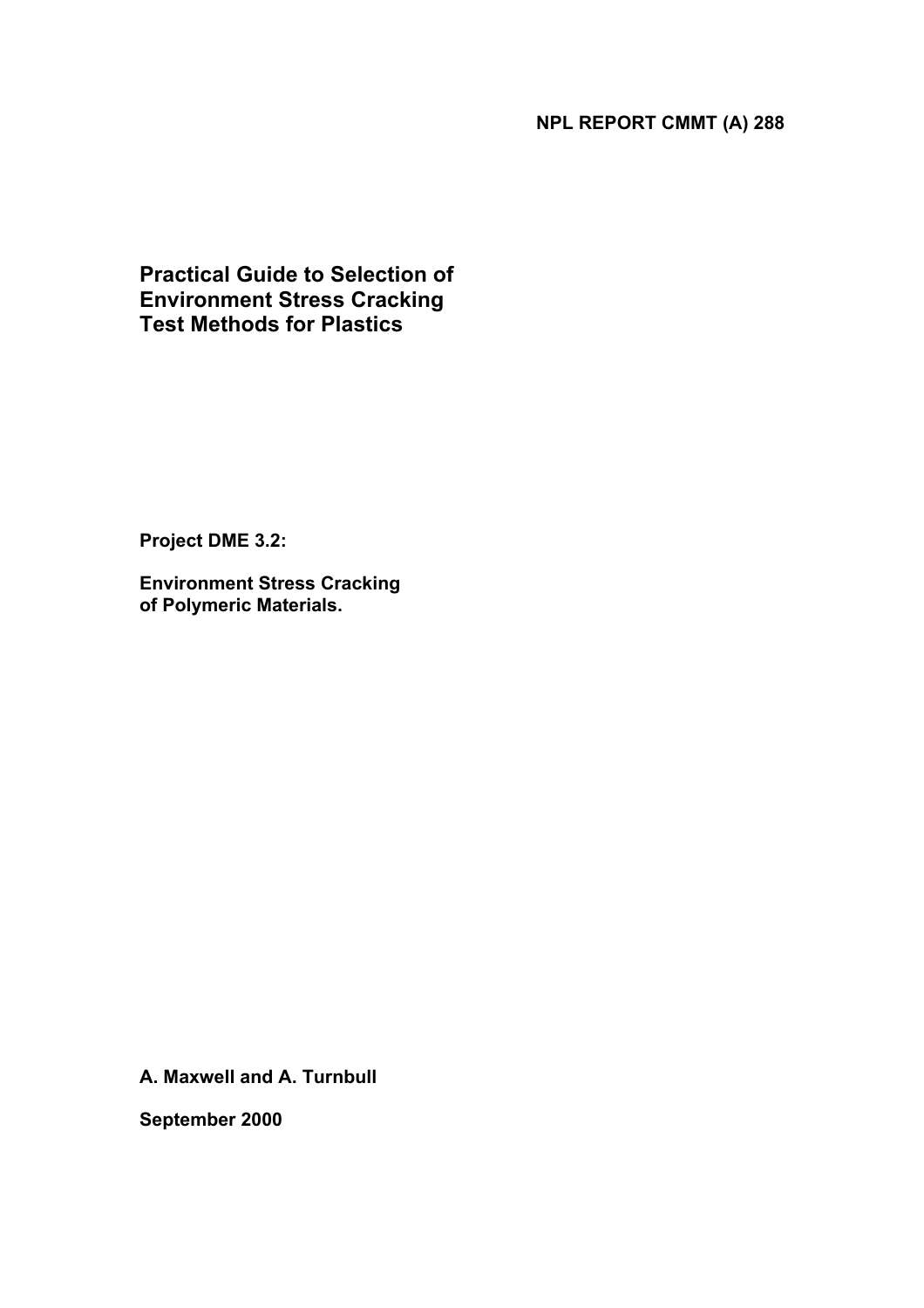### **Practical Guide to Selection of Environment Stress Cracking Test Methods for Plastics**

#### A.S. Maxwell & A. Turnbull NPL Materials Centre National Physical Laboratory Teddington Middlesex TW11 0LW

#### **ABSTRACT**

A range of test methods for assessing the resistance of polymeric materials to environment stress cracking (ESC) exist in the form of international and national standards. In addition, there are a wide variety of in-house test methods with various specimen geometries and loading configurations. Such a proliferation of methods presents difficulties when developing a rational test protocol for selecting materials for service applications. The objective of this document is to provide assistance in adopting an appropriate test strategy for evaluating ESC of plastics. The guide identifies the parameters that influence ESC and the main failure criteria. Preliminary materials selection test methods are discussed and the development of integrated test programmes for the acquisition of design data.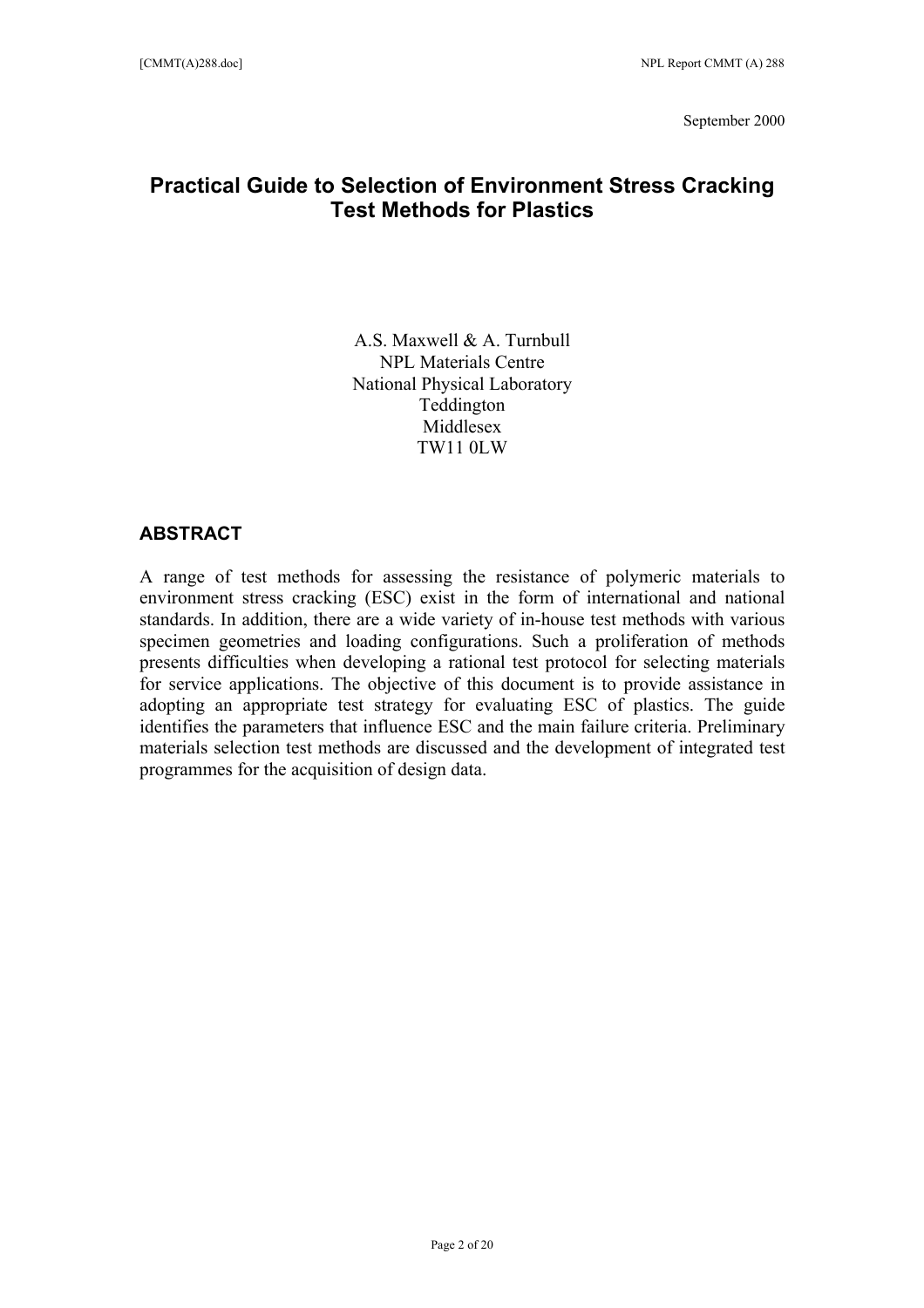#### Crown copyright 2000 Reproduced by permission of the Controller, HMSO

ISSN 1361-4061

#### National Physical Laboratory Teddington, Middlesex, TW11 0LW, UK

Extracts from this report may be reproduced provided that the source is acknowledged and the extract is not taken out of context.

> Approved on behalf of Managing Director, NPL by Dr C Lea, Head of the Materials Centre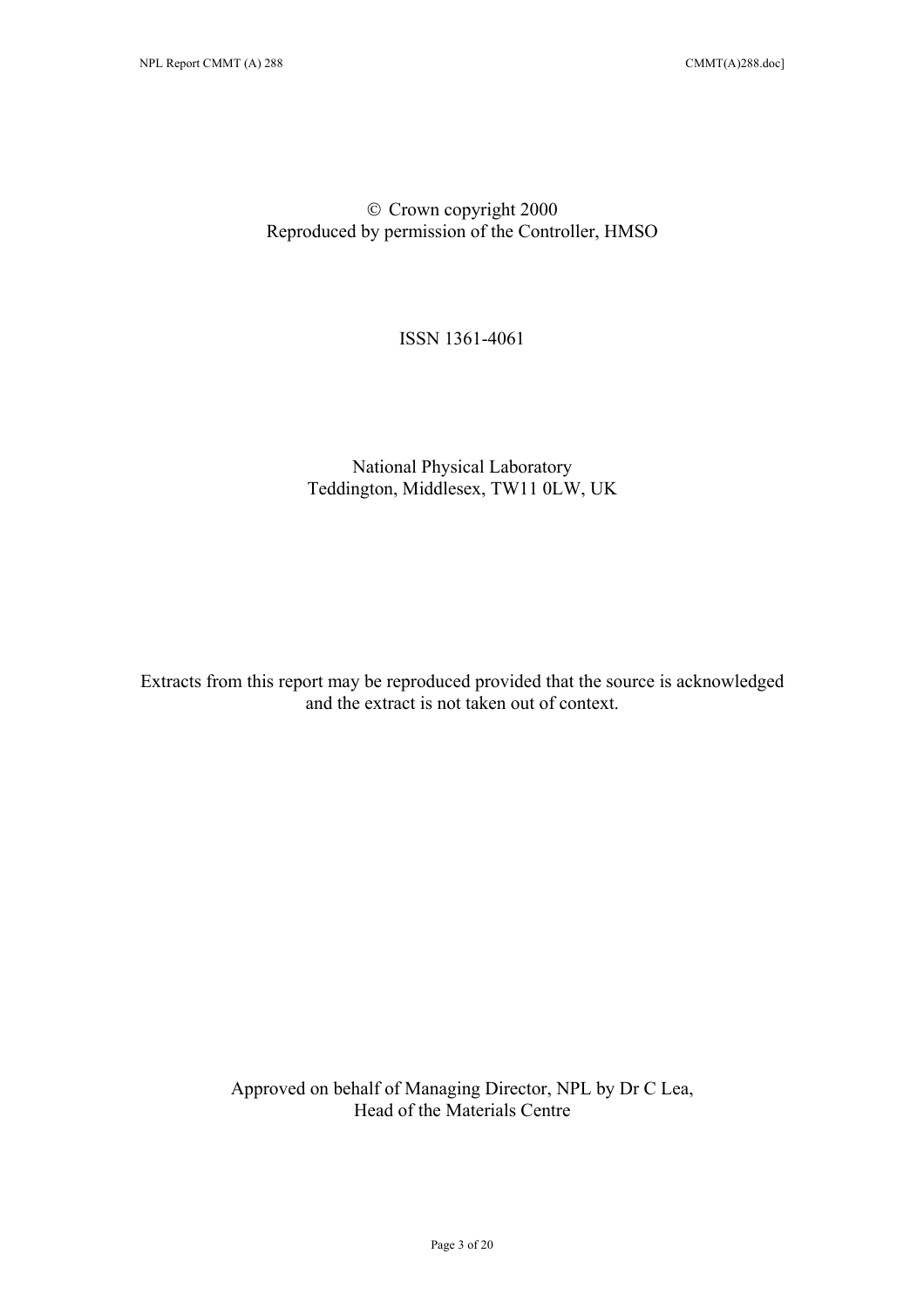# **Content**

| 1 |                         |  |  |
|---|-------------------------|--|--|
| 2 |                         |  |  |
| 3 | 2.1<br>2.2<br>23        |  |  |
| 4 |                         |  |  |
|   | 41<br>4.2<br>4.3<br>4.4 |  |  |
| 5 | Design data             |  |  |
| 6 | 5.1<br>5.2              |  |  |
| 7 |                         |  |  |
| 8 |                         |  |  |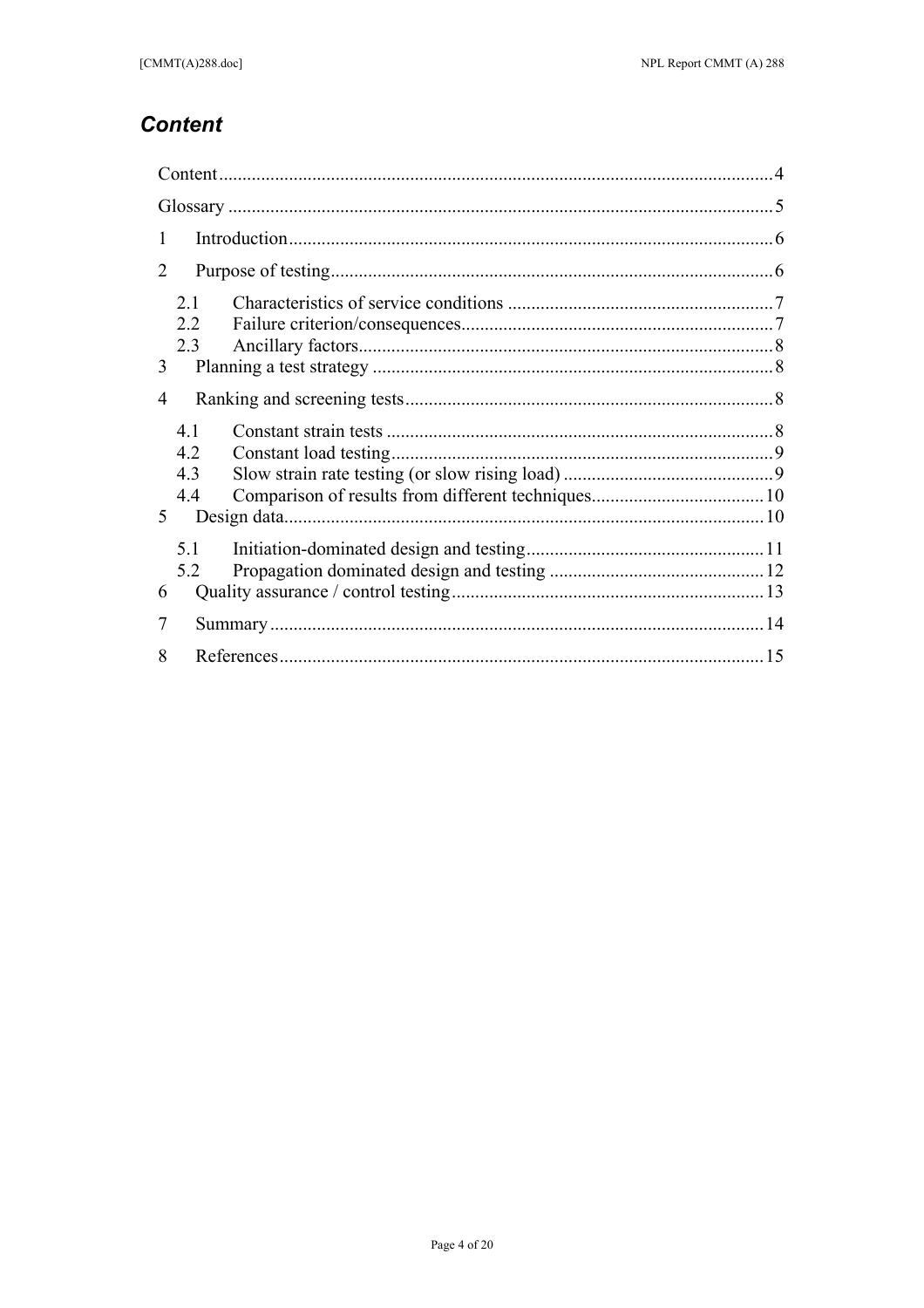# *Glossary*

| $\frac{da}{a}$<br>$\bar{dt}$ | Crack growth rate,                         |
|------------------------------|--------------------------------------------|
| $\frac{da}{a}$<br>dN         | Crack growth rate per cycle,               |
| $\varepsilon_{\rm c}$        | Critical strain,                           |
| ΔΚ                           | Stress intensity factor range,             |
| $\sigma_{\textup{th}}$       | Stress threshold,                          |
| K                            | Stress intensity factor,                   |
| $\mathrm{K}_{IESC}$          | Threshold stress intensity factor for ESC, |
| $\mathrm{S}_N$               | Fatigue strength at N cycles,              |
| tf                           | Time to failure                            |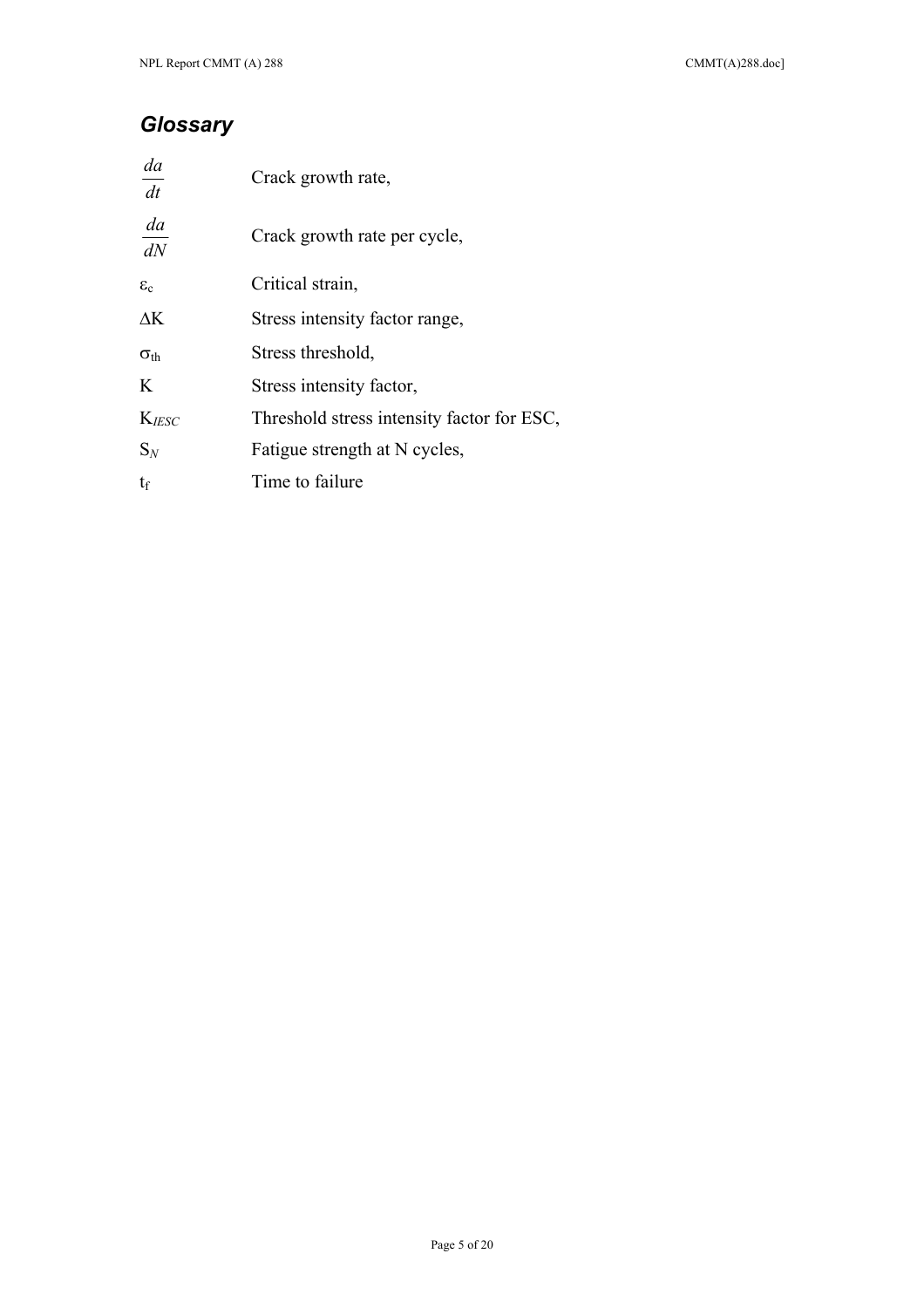### *1 Introduction*

Environment stress cracking (ESC) describes the accelerated failure of a polymeric material in a brittle mode as a consequence of the combined action of environmental exposure and stress. The likelihood of failure depends on the characteristics of the material, the environmental exposure conditions and the nature and magnitude of the stress, as illustrated in Figure 1. ESC of plastics is most commonly associated with exposure to liquids, usually organic, and occasionally gases at low temperatures, but may be induced also by outdoor exposure to weathering. Failure occurs often due to inadvertent exposure to secondary fluids rather than the design fluid, for which extensive testing has usually been undertaken.

About 30% of failures of engineering plastics have been attributed to environment stress cracking<sup>1</sup> and the estimated cost to UK industry has been put at a value of £100m pa. The increasing utilisation of plastics in more exacting applications and the pressure for increased life without uneconomic overdesign are imposing a requirement for improved characterisation of performance.

There is a wide range of test methods and specimen geometries for evaluating ESC. Hence, the judicious selection of the most appropriate methods is not always easy but that are usually chosen based on the following criteria: the purpose of testing, the characteristics of the service application, the consequences of failure and various ancillary factors.

### *2 Purpose of testing*

Testing is carried out for the following reasons:

- materials development;
- materials selection;
- plastic product testing:
- chemical product testing (assessment of aggressiveness of a fluid to various plastics);
- design information/data;
- quality assurance/control (OA/OC);
- research.

Ranking or screening type of tests may be sufficient in materials development, preliminary selection, chemical product testing and in QA/QC testing. These tests can be severe (usually in terms of the stress/strain) to ensure confidence in the low probability of failure although, for materials selection, there may be a risk of excluding otherwise acceptable less costly materials. Plastic product testing, where practically possible, is the final stage of evaluation of the product for the application and should simulate as closely as possible service conditions (e.g. bottle tests) or be designed to be more severe. QA/QC tests will usually have the same generic form as for product testing but be more severe.

For the purpose of final materials selection and design, the tests should reflect the key features of the service conditions.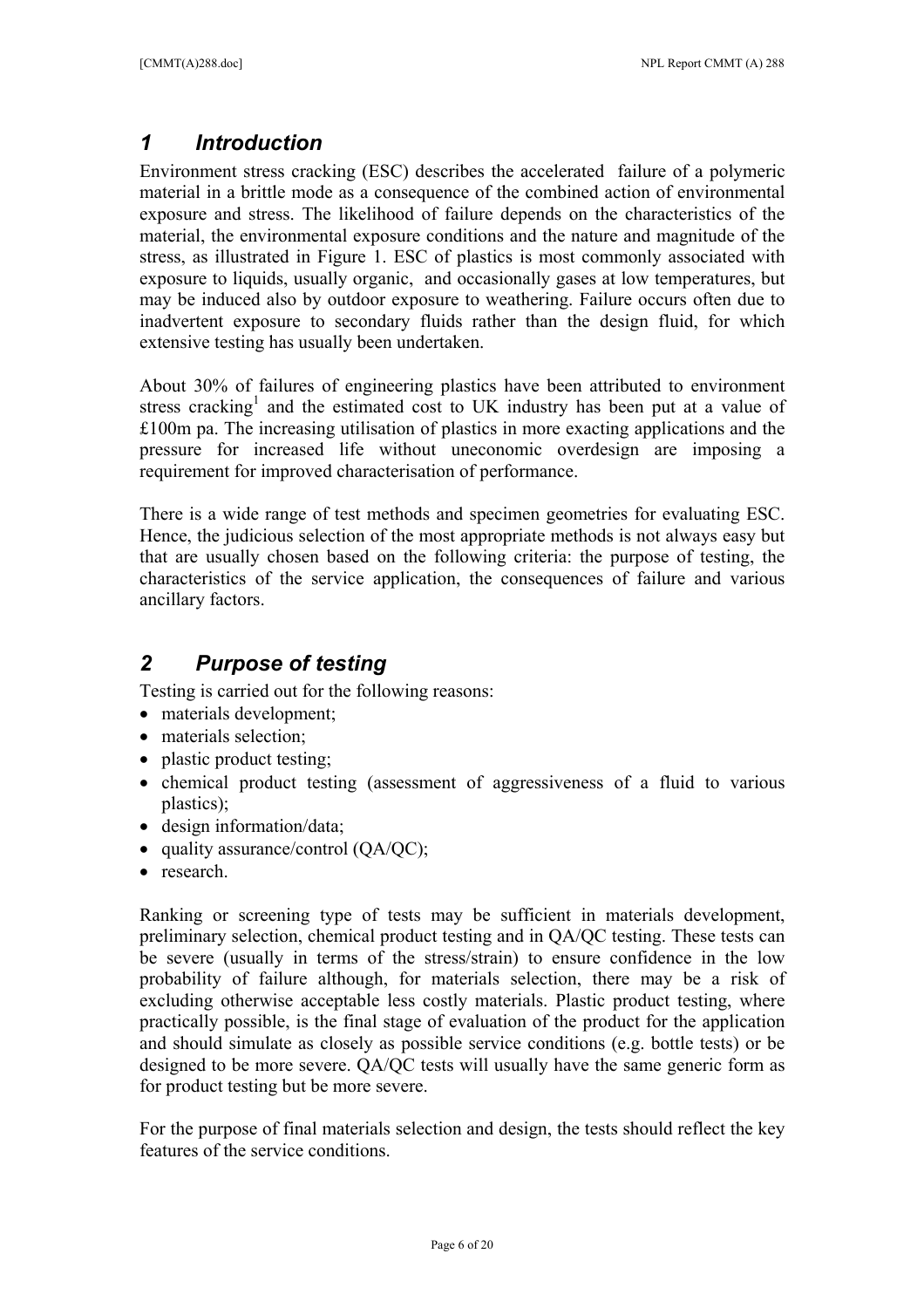### **2.1 Characteristics of service conditions**

The three interactive variables in defining the likelihood of ESC cracking in service are stress state, environment exposure conditions, and material characteristics, as illustrated schematically in Figure 1. The service conditions may be categorised with the aid of the following questions.

#### *2.1.1 Stresses*

- are residual stresses present<sup>2</sup>;
- are fabrication stresses significant (may need to assume near-yield for fasteners etc);
- are applied stresses static or dynamic (e.g. fluctuating pressure, start-up/shut-down routines);
- are cyclic stresses well characterised in relation to frequency, waveform, stress amplitude and stress ratio;
- are there stress concentrators inherent in the design;
- are thermal stresses important;
- what is the probability of unintentional excursions in stress;
- can we compute the stresses using finite element analysis.

#### *2.1.2 Environment*

- what is the design environment:
- is the environment constant and relatively pure;
- is the plastic exposed to weathering conditions;
- is the plastic designed to be exposed to a range of environments (possibly unknown at the design stage);
- what temperature range will the product be exposed to;
- what secondary environments might the plastic reasonably be exposed to;
- are the projected materials chemically resistant to the possible environments.

#### *2.1.3 Material*

- is the material in sheet form;
- are fabrication or processing defects likely;
- are knit lines present;
- has there been exposure of the product prior to use (e.g. to weathering);
- has there been significant ageing prior to service application.

#### **2.2 Failure criterion/consequences**

- can crack initiation be tolerated;
- is the fracture toughness high;
- what is the critical crack size;
- are crack arrest features built into the design;
- what are likely initial defect sizes;
- is the crack growth rate low;
- what is nominal design life;
- is "leak-before break" relevant:
- what are the consequences of failure: economic, safety, environmental impact;
- are there specific design codes for the application;
- what are the NDT limits.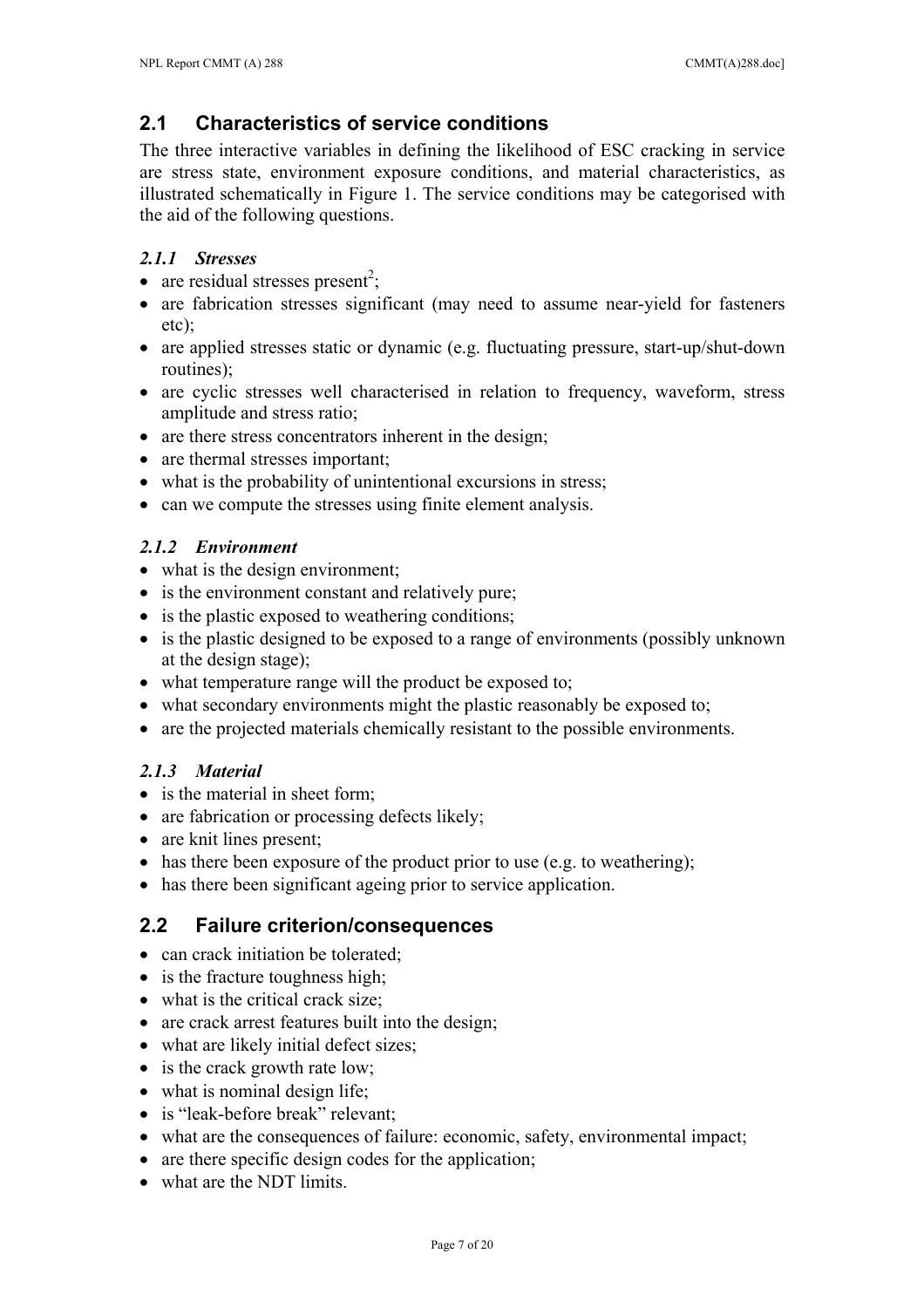### **2.3 Ancillary factors**

- availability of equipment;
- cost of testing:
- rate of data generation;
- familiarity/experience, e.g. is there a known relationship between specific test data and field experience;
- existence of standards:
- legislative requirements.

Modern plant design and duration now encompasses the various factors just discussed in terms of Risk Based Management computations<sup>3,4</sup>.

### *3 Planning a test strategy*

In view of the wide ranging and interactive nature of the factors which affect the choice of test method, it is not possible to be prescriptive about a test programme. Development of an expert system which pursues the various possible paths in a logical way is feasible but beyond the remit of this project. Nevertheless, we can examine the key elements in the strategy in relation to the broad test categories, as demonstrated by the flow diagram in Figure 2.

It should be emphasised that for most applications, there is seldom reliance on one specific test method. A hierarchy of testing is usually undertaken as part of an integrated test programme. Also, consideration of factors such as orientation and knit lines<sup>5,6</sup> is essential (Section 2 ESC Test Method Review<sup>5</sup>).

### *4 Ranking and screening tests*

Ranking or screening tests are essential in preliminary materials selection. They may also be used to evaluate the potential aggressiveness of a particular chemical product to a range of plastics. The tests should be rapid, simple and cheap to perform, but not misleading.

In principle, constant total strain, constant load and slow strain rate are candidate test methods, in most cases using very simple test pieces unless focused on specific products<sup>5</sup>.

### **4.1 Constant strain tests**

Constant total strain methods (Figure 3) are most commonly used because they are cheap to perform and the investment in equipment is small. The main limitation of using constant strain tests with plastics is that the stress will decay with time due to stress relaxation. The more meaningful tests are when the threshold/critical strain to crazing or fracture is measured, albeit that the critical strain is based somewhat arbitrarily on a limited exposure period. This usually involves testing over a range of applied strains, which adds to the cost but, since jigs can be immersed in simple baths and multiple specimen test rigs (Figure 4) can be employed, the overall cost is not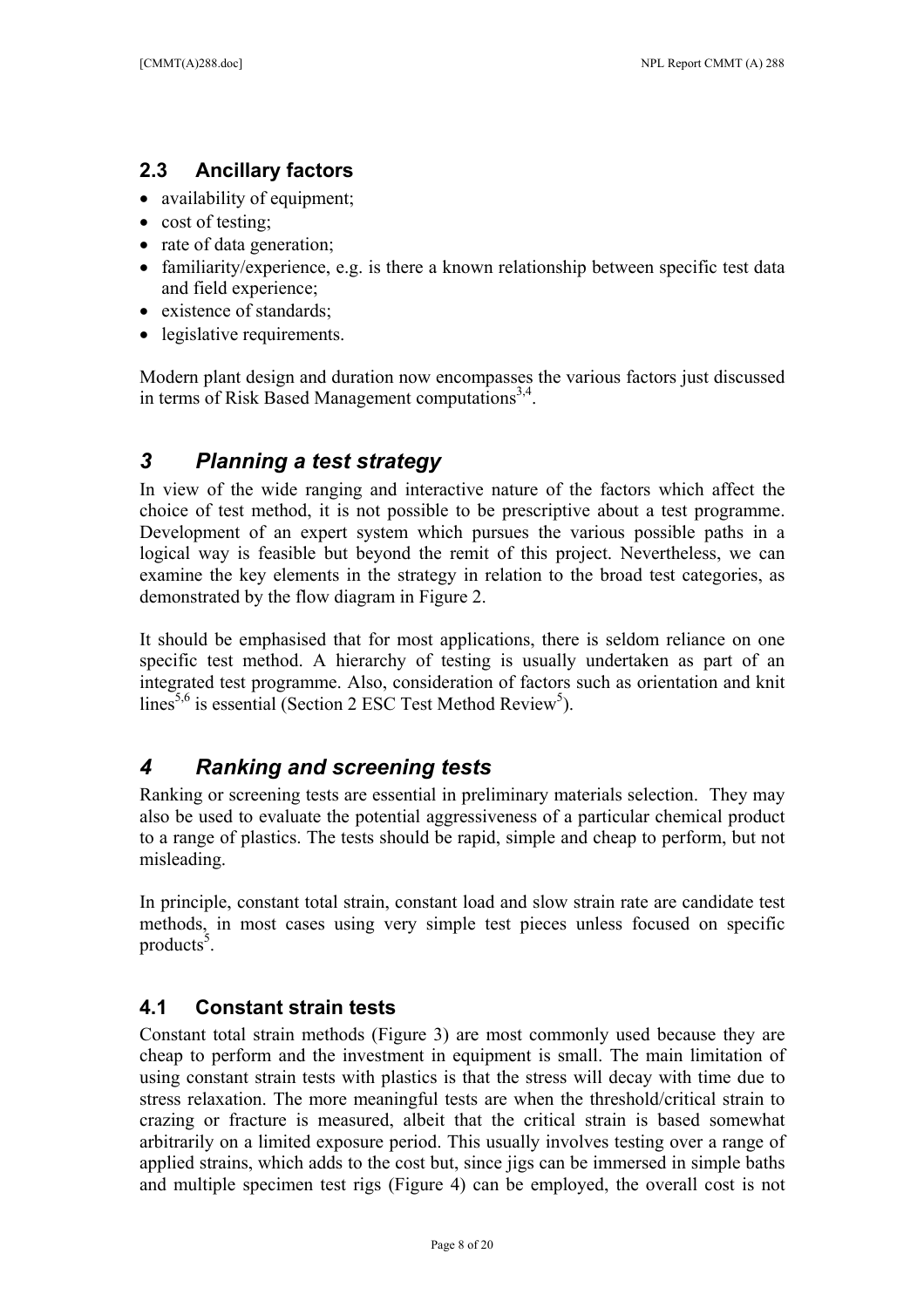great. Ranking of materials performance should be considered carefully as comparison based on the critical initial stress may show a different ordering if the modulus of the various materials differs significantly. Indeed, with any ESC test, the basic mechanical properties in the reference environment (usually air) should be measured and recorded so that the results from ESC testing are put in context. All straining jigs should be checked by strain gauging reference specimens (preferably with a non-contacting method) to ensure that the strain is similar from one jig to the other for nominally the same applied strain.

The use of elliptical jigs (Figure 5) for determining the critical strain from one specimen should be considered primarily as a basis for obtaining a first estimate prior to bent beam tests, as the relaxation induced by craze development elsewhere on the specimen may affect the value of the critical strain. Otherwise, a modification as proposed by  $\text{Bergen}^7$  should be undertaken.

Of the different type of bent beam tests undertaken, there is a virtue in the use of 4 point bend testing for the determination of the critical strain as there is a greater region of uniform stress and, accordingly, greater allowance for the impact of microstructural or surface inhomogeneities.

#### **4.2 Constant load testing**

Constant load testing tends to be more expensive because of the more complex apparatus (Figure 6), including the need for environmental cells. Since numbers of parallel tests have to be conducted to measure a threshold stress, the cost of testing is not trivial. It is used less commonly as a ranking or screening test primarily for that reason.

#### **4.3 Slow strain rate testing (or slow rising load)**

Slow strain rate testing (Figure 7) is often the first test to be conducted in ranking and screening for stress corrosion cracking of metals. Its development and utilisation for testing of plastics has been less marked. However, it has the specific virtue that testing is relatively rapid and always produces a result; i.e. if there is no ESC, the material will yield and ultimately be pulled to failure. Test times are usually a few hours unless there is particular interest in testing to final fracture which could then extend to about 24 hours or more for some materials. However, the apparatus is relatively expensive, and the setting up time and dismantling of the test system is not trivial. At the same time, computer-based monitoring of the stress-strain curves and manipulation of the data can reduce the effort of analysis markedly.

The slow strain rate method is very effective in ranking the aggressiveness of different environments. However, it is important that all the test are conducted at the same strain rate as the test results are strain rate dependent. When comparing different materials or different grades, the output, in terms of departure stress or departure strain, should be quoted in the context of other mechanical properties since two materials of similar departure stress could have markedly different departure strains, and vice versa. The effective modulus can be modified by the environment and the value should be quoted.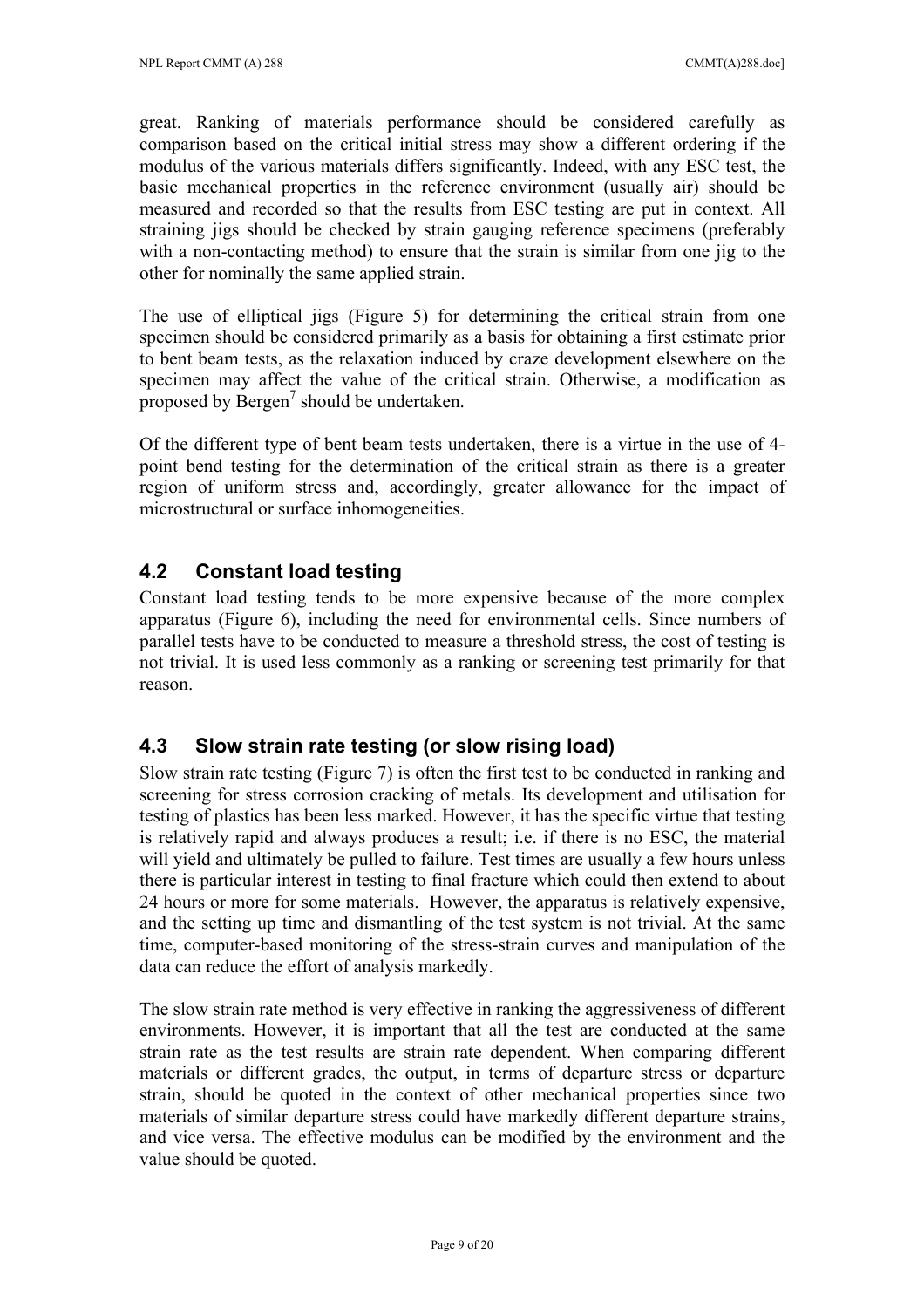### **4.4 Comparison of results from different techniques**

Comparative measurements have been made with all three techniques for two materials (ABS and polycarbonate) in several environments<sup>8</sup>. In all cases, the ranking was consistent although the data for 4-point bend testing of ABS were limited because of marked stress relaxation in the particular environment.

Although a limited study, the indications are that the selection of the particular test method for ranking purposes may not be so critical provided testing is conducted in an intelligent way and the data are interpreted with awareness of the limitations of the techniques. Nevertheless, there is some preference for the use of slow strain rate testing because of the rapidity of generation of test data.

The slow strain rate technique is considered a severe test and often the assumption is made for metals that no environment assisted cracking in this test can mean no cracking in service. This may not always be a valid assumption since testing is done usually at only one strain rate. Accordingly, whilst an appropriate method for ranking and broad screening, greater care must be exercised if it is intended to demonstrate, for example, that a chemical product will not cause cracking in a wide range of plastics. In relation to issues concerning plasticisation by the environment and the importance of loading for a period prior to exposure, it is unclear whether slow strain rate testing would have demonstrated cracking susceptibility if testing was conducted at only one strain rate.

# *5 Design data*

When considering testing a material for design purposes in relation to ESC the fundamental question that should be answered is:

"under what conditions will ESC occur and how likely is it that such conditions might prevail in service, even if just transiently."

In other words, what are the boundaries for cracking of the material (i.e. safe operating limits) for the application (i.e. in terms of material/environment/stress combinations) and are the service conditions well within those boundaries. Risk analysis depends largely on this framework. For some systems there may be specific design codes imposed by legislative authorities and these would be the primary basis for design.

The reason for posing the question above is because, too often, failures in service occur due to excursions from perceived design conditions or unexpected factors introduced during installation. At the same time, the data forming the basis of design are obtained mostly from very limited test conditions. Accordingly, the degree of conservatism in the design data may not be fully known, i.e. the risk has not been evaluated, and failure comes as a surprise. Of course, the situation may be compounded further by ignorance of the end-user who may mis-use the product.

The development of a test programme is intrinsically linked to the design philosophy which itself will be based on characterising the service conditions and upon the consequences of failure, as detailed above. It would be ideal if the boundary for cracking could be mapped out comprehensively with intelligent restraint based on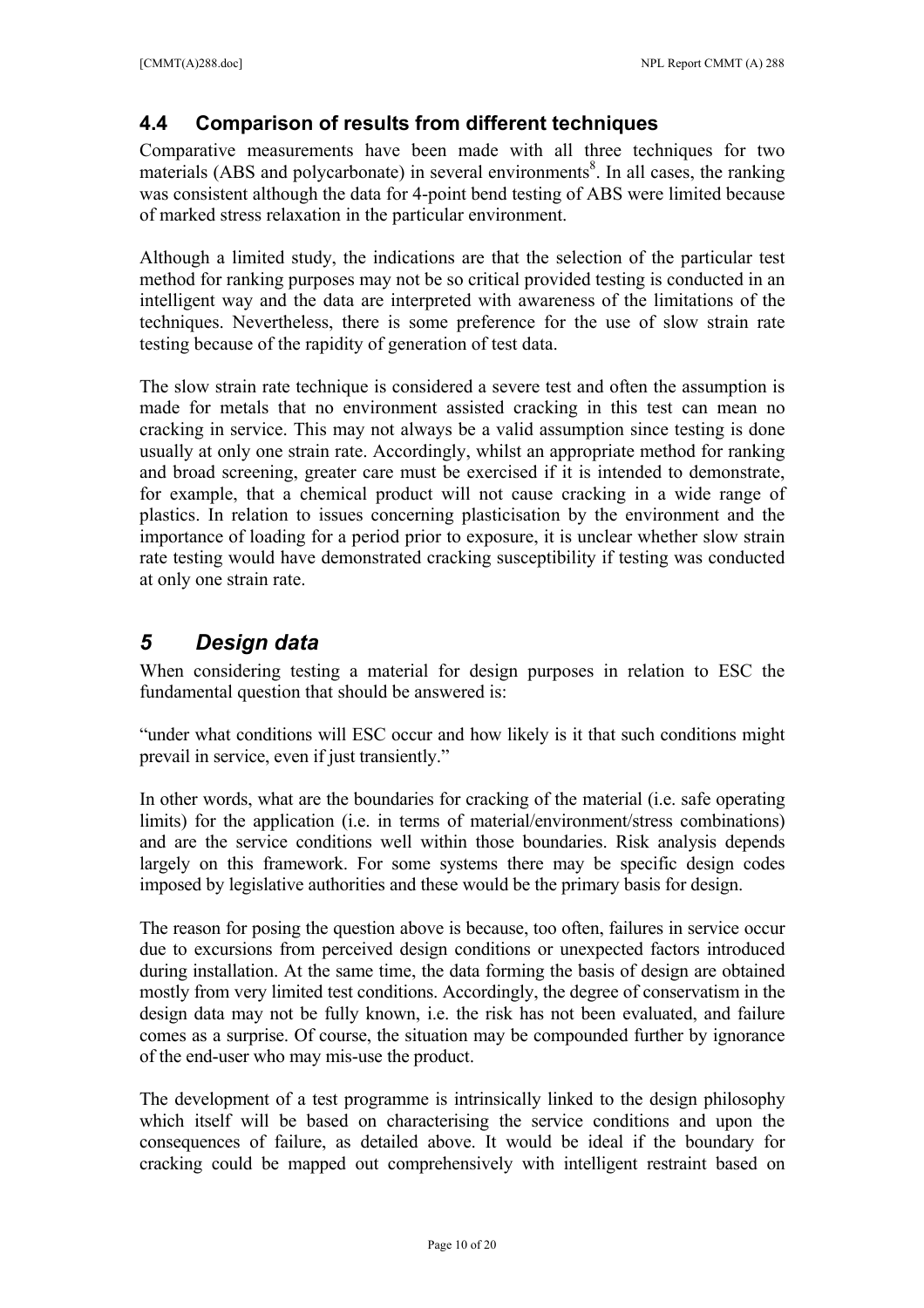insight into the possible range of conditions. This can be expensive and so the challenge is to combine the minimum of testing with a clear evaluation of risk.

The test programme can be sorted initially in terms of whether design is based on no initiation of crazes/cracks or on a damage-tolerant perspective and acceptable lifetime.

#### **5.1 Initiation-dominated design and testing**

Testing here provides pass/fail information or quantitative parameters such as a threshold stress.

The effectiveness of pass/fail data depends on establishing a test which is considered to be sufficiently severe for the application. This is coupled usually with some established history of application of the test for service prediction.

Typical of pass/fail tests might be a constant load test conducted at about 90% yield in the appropriate environment. Whilst the design stresses may be lower, it is usually necessary to assume that some feature of the system may be loaded to near yield at least transiently.

The recent work of Arnold $9$  in highlighting, for some systems, the greater test severity associated with pre-loading followed by exposure (compared with simultaneous exposure) indicates the need for incorporation of such a test into a test programme.

Slow dynamic straining can be used as a severe test. This can accommodate to some extent the possibility of an uncontrolled transient in stress, e.g. slow movement of a pipe due to inadequate or failed fixings or support. Testing should be conducted at a range of strain rates (gauge length strain rates), typically from  $10^{-6}$  s<sup>-1</sup> to  $10^{-4}$  s<sup>-1</sup>. The range is chosen to allow for time-dependent effects. For example, susceptibility might become apparent with increasing strain rate although not at lower strain rates if there is the potential for significant time-dependent surface plasticisation or swelling. More research in this area is required. Any departure stress *below* yield over the range of strain rates would constitute a failure. At the same time, a small *plastic* strain to fracture in the environment might also be a concern as it would indicate an intolerance to a transient overload.

In other applications, the test may be configured to the nature of the product as in the bottle tests (ESC Test Method Review Section  $3<sup>5</sup>$ , with the stress increased beyond likely service conditions and with the temperature increased to increase the severity of the environmental exposure conditions. In this context, where the design and application are relatively simple, establishing conservative boundaries for cracking is straightforward as the stresses are well known. At the same time, the consequences of an individual failure due to inadvertent exposure to other chemicals would be considered of small significance. Hence, the need for more extensive testing would be limited.

Design based on the concept of a threshold stress seems an attractive prospect in principle, with an appropriate conservative allowance. This assumes that crazing and cracking can evolve but only above a certain stress level. However, there would have to be very considerable confidence in the range of service stresses and in fabrication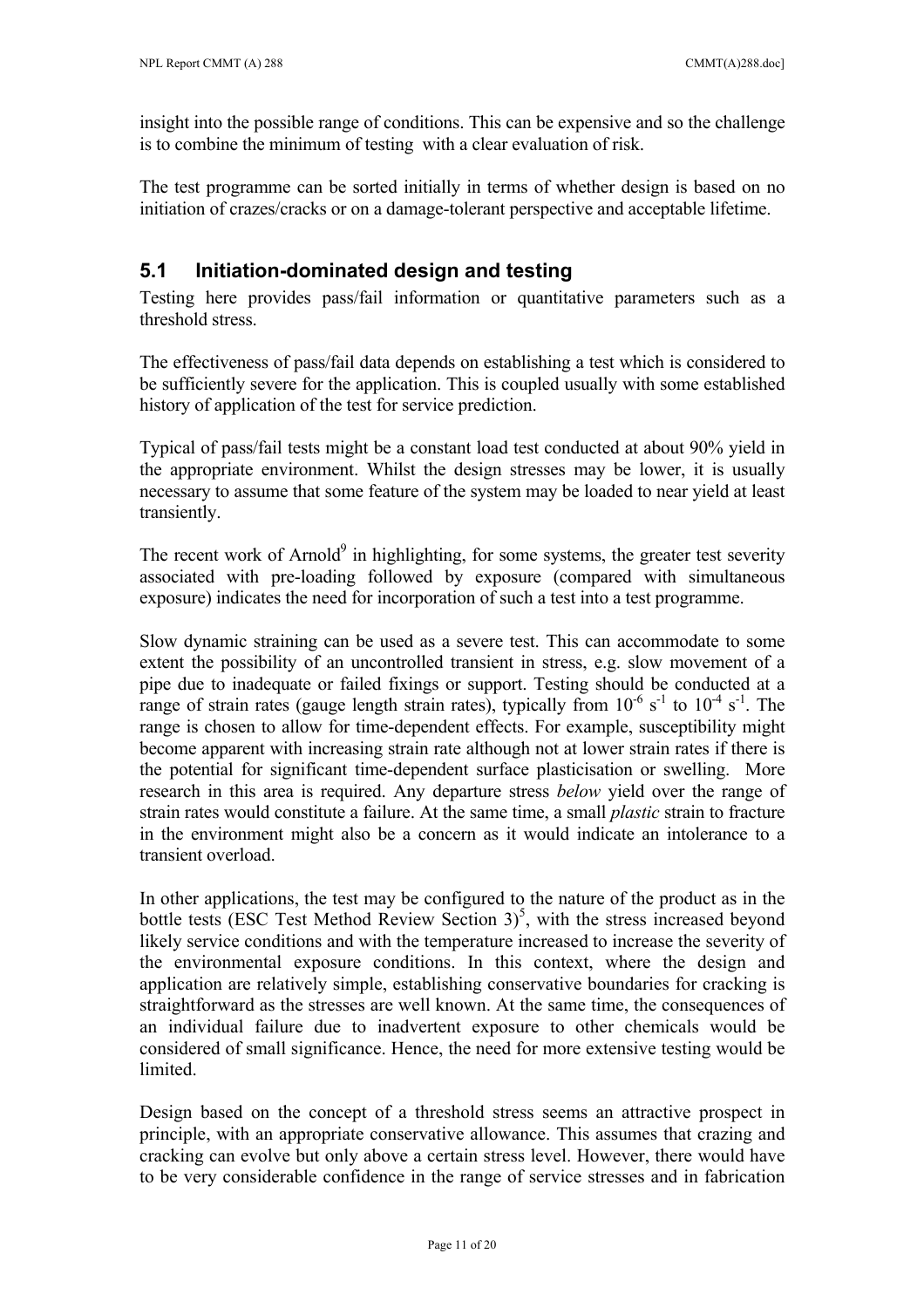and installation, where appropriate, to enable such an approach to be undertaken. A materials engineer may be disinclined to take such a risk unless there were other compelling factors.

The potential role of cyclic loading has to be considered in appropriate circumstances. This may be induced by a variety of sources such as start-up and shut-down operations, fluctuating pressures or temperatures. The frequency need not be high;  $\frac{1}{2}$  diurnal fluctuations in load may be sufficient<sup>10</sup>. Under cyclic loading, failure will eventually occur. Testing of plain specimens is often considered to represent a situation of initiation-dominated life. For a metal, the time for fatigue crack initiation is only about 5% of life when initiation is viewed from the perspective of high resolution SEM studies of cracks. It is likely that plastics will behave in broadly the same way. Most of the life in plain specimens is spent in the growth of very small crazes/cracks which are not often readily detectable. Hence, the definition of initiation is linked to the method of crack detection. For this reason, fatigue from plain specimens is often considered to be initiation-dominated; thus the inclusion in this section. With plain specimens, the design is based on S-N curves and the desired fatigue strength to give a certain fatigue life. The major problem is to represent the form of the cyclic loading in service and either to accelerate the testing by increasing the frequency or to establish a basis for extrapolation of limited test data derived from testing at the service frequency. A combination of both is the most effective approach although high frequency testing should be avoided due to thermal degradation problems.

Much of the emphasis in this discussion has been in relation to mechanical stressing. As indicated for the bottle tests, increasing the temperature in an intelligent way can be used to increase the severity of the environment. This cannot be generalised because there are some environment-plastic combinations for which the increased diffusivity at the elevated temperature could result in more significant surface plasticisation or swelling compared to ambient temperatures.

More generally, the effect of temperature should be investigated if it is a service variable, as it usually is to some extent. Indeed, testing at very low temperatures, as experienced by plastics components in motor vehicles in some climates, may be necessary.

### **5.2 Propagation dominated design and testing**

The perception here is that crack-like defects will be introduced in processing or fabrication or developed early in service. Design is then based on a threshold stress intensity factor for cracking or more usually on the assumption of a finite life. For simple products, design may be based on the principle of no through-thickness cracking in a severe test, e.g. the bottle test.

Measurement of  $K<sub>IESC</sub>$  is probably best approached using fracture mechanics specimens such as compact tension specimens (ESC Test Method Review Section  $7)^5$ subject to very slow rising displacement. The indication from studies in metals is that measurement under these conditions can be more efficient than testing under constant load conditions and may be more conservative depending on the strain rate. The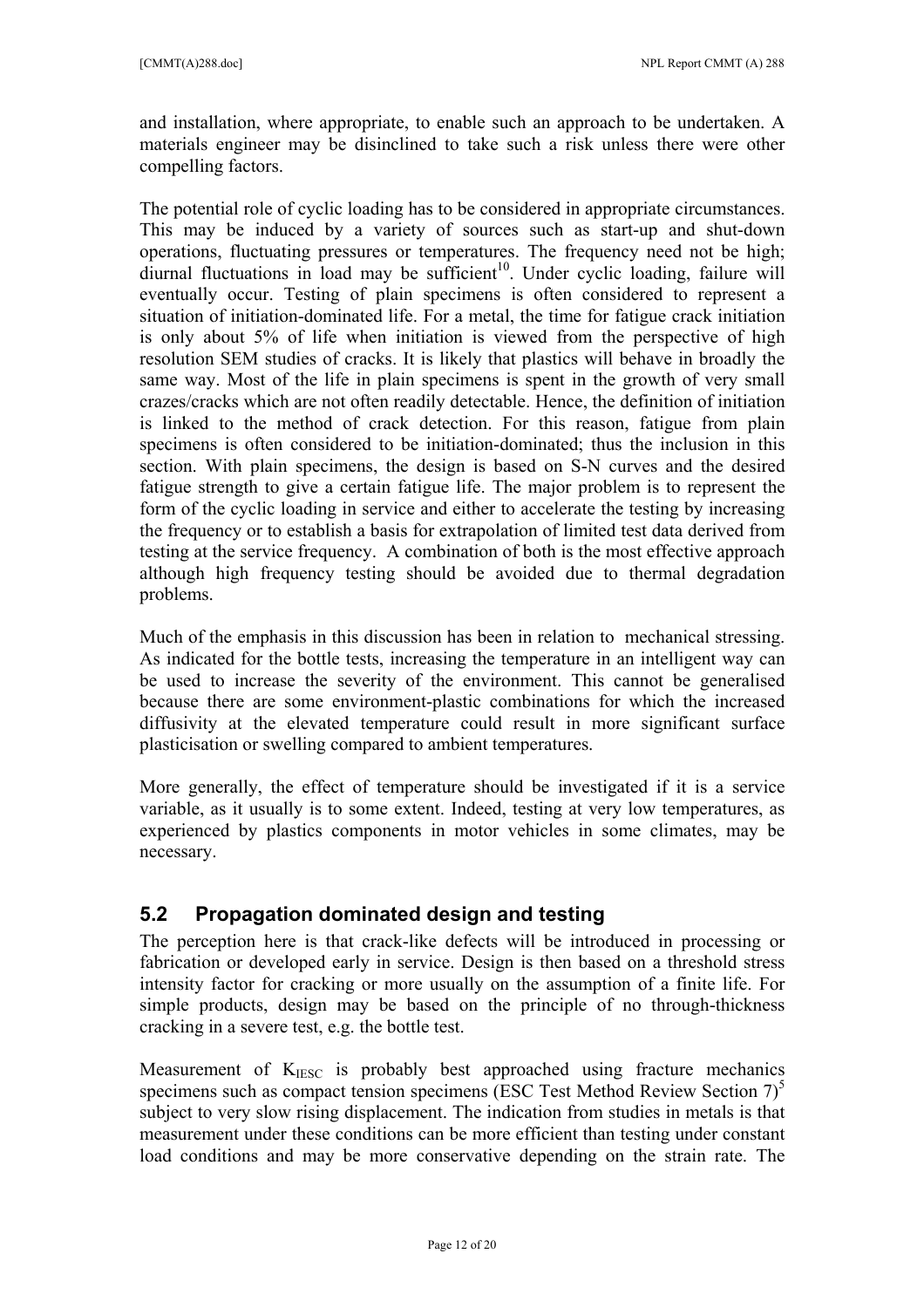problem of design on the basis of threshold is again the concern that excursions in stress may lead to crack development from the defect.

Accordingly, the safer approach is to assume that the threshold will be exceeded and to derive crack growth laws from laboratory experiments. The lifetime can then be predicted by integrating the crack growth law from the assumed initial crack size up to the critical crack length. This is a commonly used approach for metals but there are important distinctions with respect to plastics. Crack growth laws applied in service are usually intimately connected with an inspection protocol, the inspection intervals being governed initially by the assumed growth laws and initial defect size and information from inspection fed back to condition future intervals. Crack detection in plastics is more difficult. The other distinction is the long-term change in properties of plastics with age and this can raise uncertainty about the value of growth laws derived from short-term laboratory studies.

In addition to these specific concerns, it is less clear how effective the life assessment process is in predicting service life particularly in situations where multiple crack sites exist, crack coalescence is important and short crack growth can be significant. Most laboratory studies also accelerate the growth process by testing at elevated temperatures.

Recent research on polyethylene<sup>11</sup> is focusing not on crack growth kinetics but on the fibril creep processes in the craze zone which are considered the rate determining step in growth. This may provide a new and more effective approach to predicting crack growth kinetics based on short term accelerated tests.

# *6 Quality assurance / control testing*

These tests are essential to ensure that products or fabrications conform to design standards and may be introduced in a random way to check production quality or the quality of a fabricated system, e.g. the quality of a welded joint.

Specific product tests such as the bottle test or the impression test for finished components (ESC Test Method Review Section  $3<sup>5</sup>$  may be used. Testing of welds poses more problems. Non-destructive tests<sup>36</sup> are required that can identify susceptible welds, where microstructural changes or residual stress may increase the probability of ESC failure.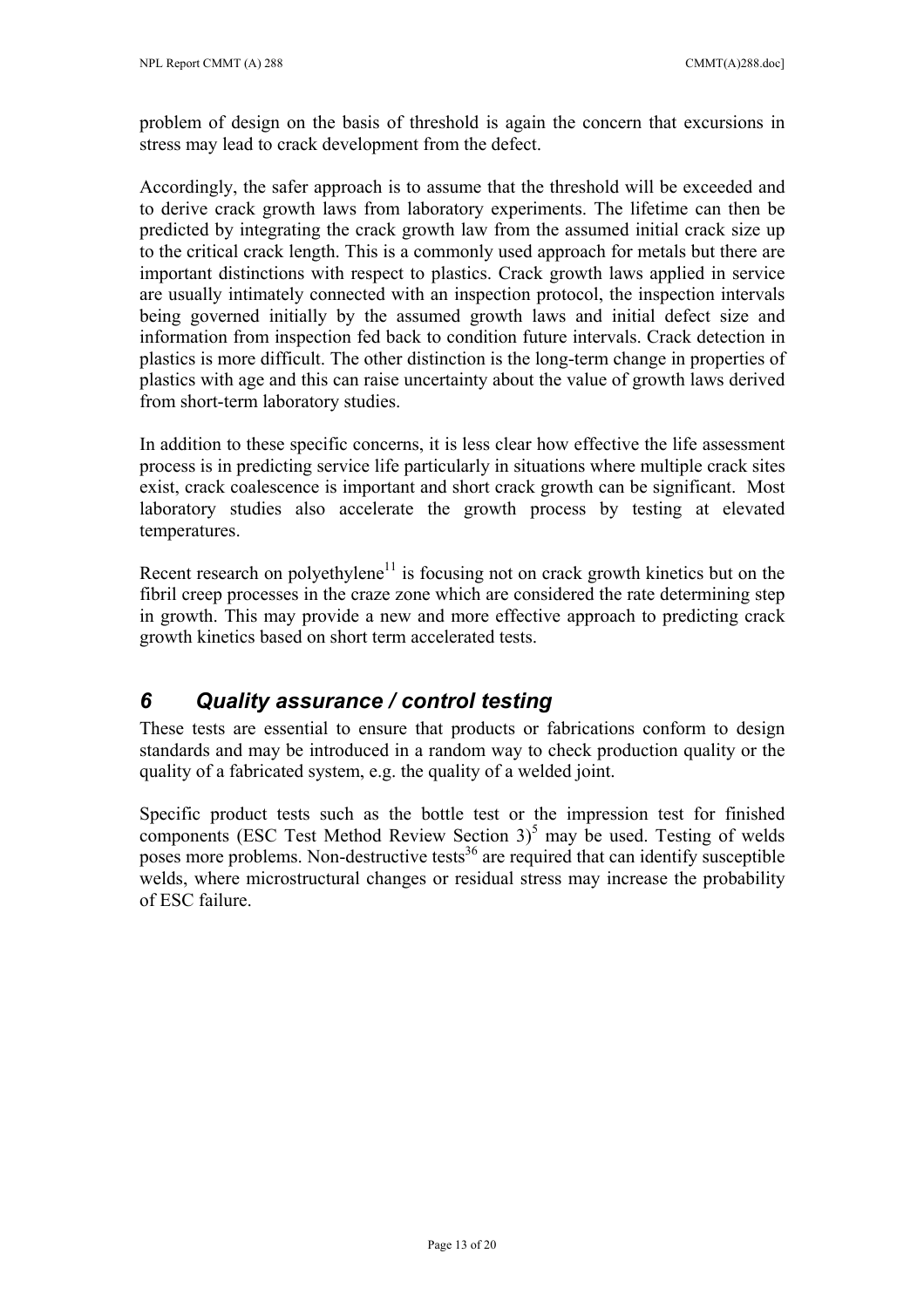# *7 Summary*

The information obtainable from the different types of tests and the potential engineering usage are summarised in Table 1 and Table 2.

| Type of test                                                                                          | <b>Test result</b>                                         | <b>Test time</b>                                        |
|-------------------------------------------------------------------------------------------------------|------------------------------------------------------------|---------------------------------------------------------|
| constant total strain :<br>elastic<br>plastic-elastic                                                 | $\epsilon_{c}$ , $\sigma_{th}$ , $t_{f}$<br>craze/no-craze | variable                                                |
| constant load                                                                                         | $\sigma_{th}$ , t <sub>f</sub> , departure strain          | variable                                                |
| slow strain rate                                                                                      | departure strain/stress                                    | Function of strain rate -<br>usually a few hours        |
| fracture mechanics based:<br>increasing K specimens<br>decreasing K specimens<br>constant K specimens | $da/dt$ v. K, $K_{\text{IESC}}$                            | variable                                                |
| fatigue:<br>smooth/notched<br>precracked                                                              | $S_N$<br>$da/dN$ v. $\Delta K$ , $\Delta K$ <sub>th</sub>  | function of cyclic frequency,<br>range of data required |

#### Table 2. Application of ESC test results

| <b>Test result</b>       | <b>Engineering usage</b>                                      |  |
|--------------------------|---------------------------------------------------------------|--|
| $\varepsilon_{\rm c}$    | classification of susceptibility; screening; design criterion |  |
| $\sigma_{\text{th}}$     | classification of susceptibility; screening; design criterion |  |
| departure stress/strain  | ranking of materials/aggressivity of environments             |  |
| $da/dt$ v. $K$           | life prediction; inspection intervals; design                 |  |
| $K_{IESC}$               | classification of susceptibility; design criterion            |  |
| $S_N$                    | classification of susceptibility; screening; life prediction; |  |
| $da/dN v. \Delta K$      | life prediction; inspection intervals; design                 |  |
| $\Delta\rm{K}_{\rm{th}}$ | design criterion                                              |  |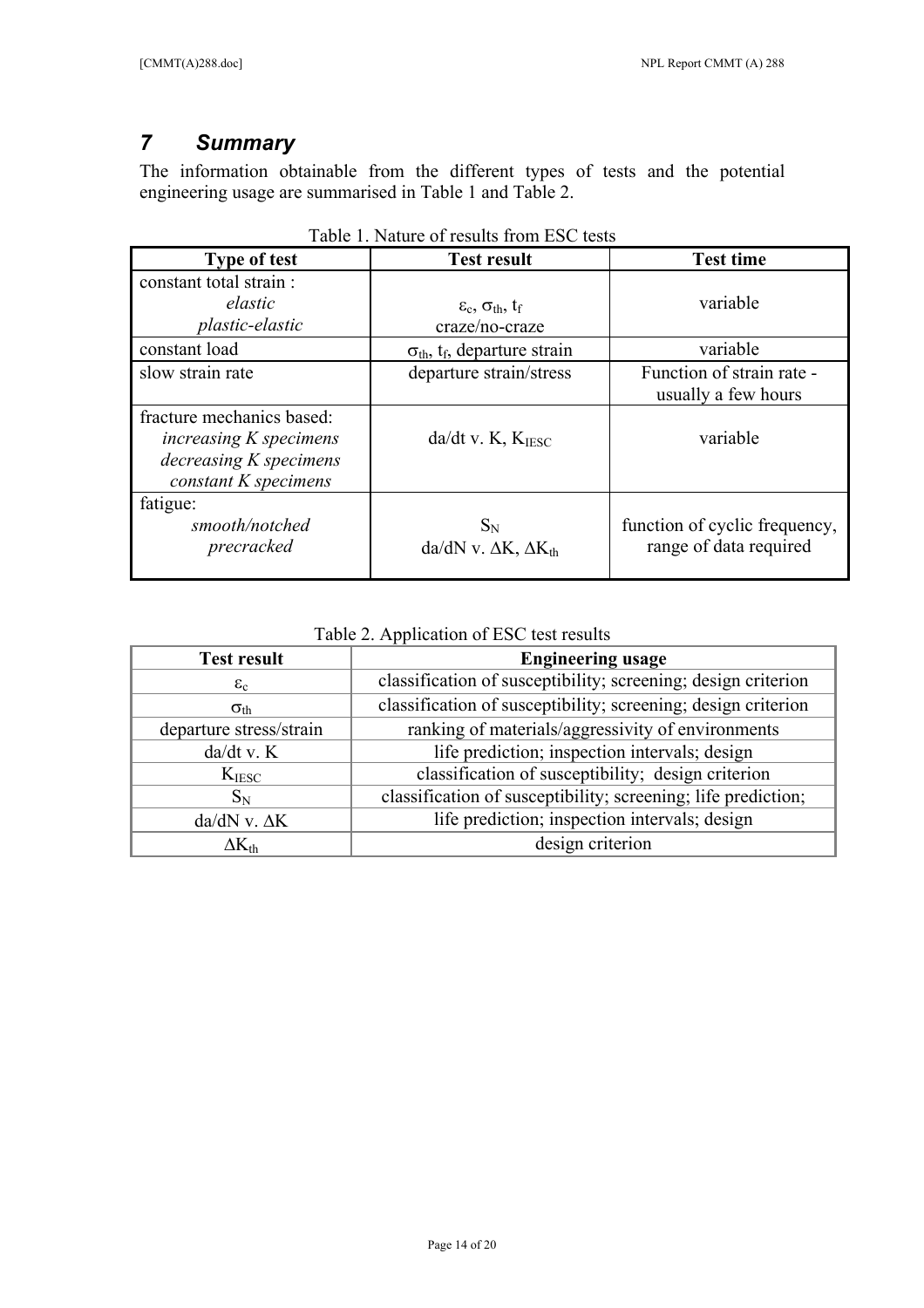### *8 References*

- 1. W.A. Woishnis and D.C. Wright, Advanced Materials and Processes, 12, 39, 1994.
- 2. Measurement Good Practice Guide -Residual Stress in Polymeric Mouldings, A. Turnbull, A.S. Maxwell, S. Pillai and J. White, National Physical Laboratory, ISSN 1368-6550, October 1998.
- 3. R.J. Browne, J.M. Breare, B.J. Cane and J. Williamson, Risk-based inspection approach (RBI) to plant life management", Proceedings of the  $3<sup>rd</sup>$  International Conference on life Assessment and life Extension of Engineering Planet, Structures and Components, eds. J.H. Edwards, P.E.J. Flewitt, B.C. Gasper, K.A. McLarty, P. Stanley, B. Tomkins, pp59-74, Cambridge, UK, September 1996, Chameleon Press Ltd. (London), 1996.
- 4. J.A. Harnly, Safety Progress Report, 17, (1), 32, 1998.
- 5. Test Methods for Environment Stress Cracking of Polymeric Materials, A Turnbull and A.S. Maxwell, National Physical Laboratory, ISSN 1368-6550, July 1999.
- 6. Characterisation of Environment Stress Cracking Susceptibility of Weld-line Defects by the Chemical Probe Technique, A.S. Maxwell and A. Turnbull, NPL Report No CMMT (A) 269, August 2000.
- 7. R.L. Bergen, SPE Journal, June, 667, 1962.
- 8. A. Turnbull, A.S. Maxwell and S. Pillai, Polymer Testing, 19, 117-129, 2000.
- 9. J.C. Arnold, "Craze initiation criteria during ESC of amorphous polymers", Symposium on Environmental degradation of polymers and polymer composites, Materials Congress, Institute of Materials, London, 1998.
- 10.Influence of Small Fluctuating Loads on Environment Stress Cracking of Polymers, A.S. Maxwell and A. Turnbull, Proceedings of Deformation, Yield and Fracture of Polymers, Institute of Materials, Cambridge, April, 246-250, 2000.
- 11.M.J. Cawood, A.D. Channell and G. Capaccio, Polymer, 34, 423, 1993.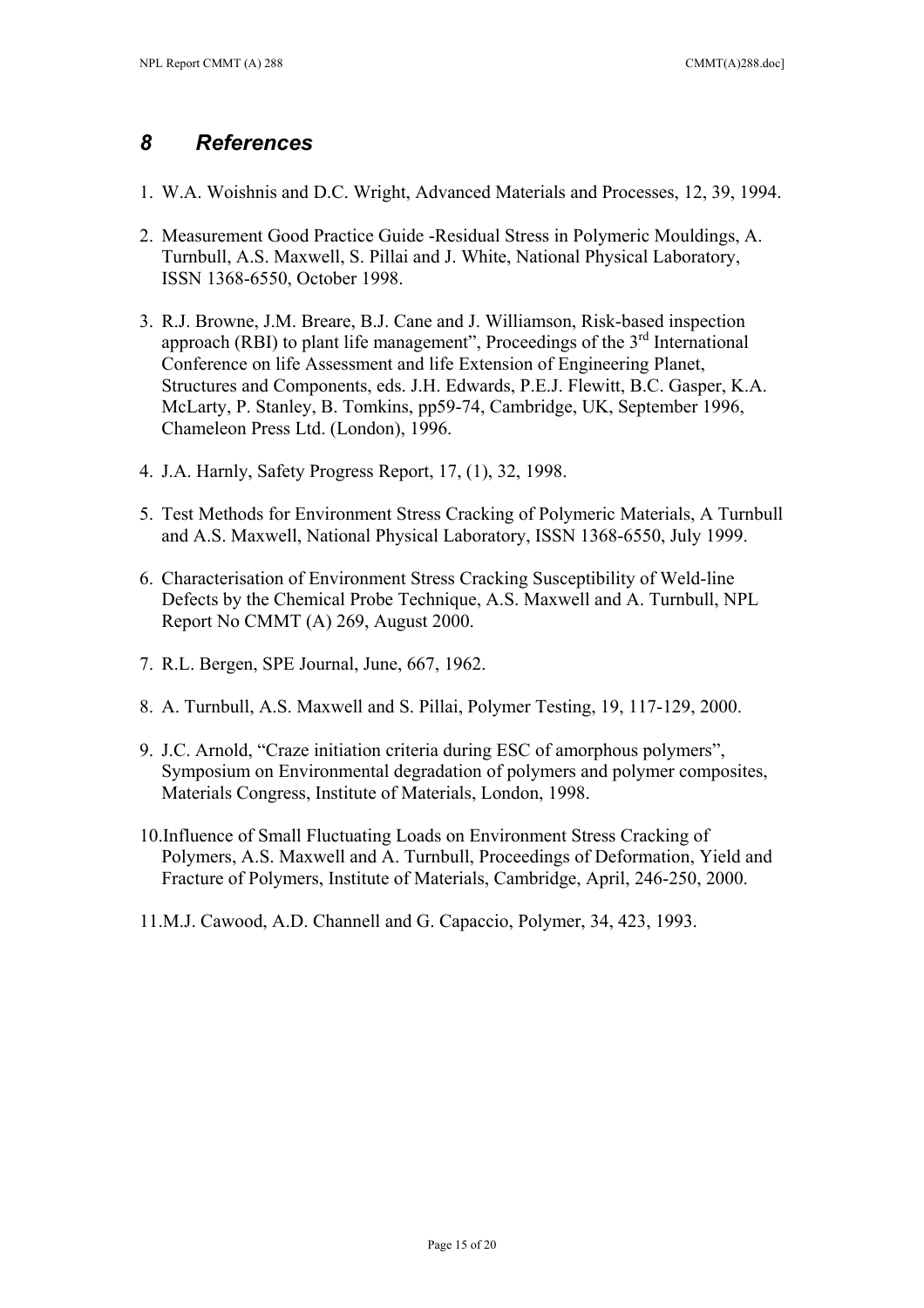

**Figure 1 Interaction of material properties, environment and stress/strain on environment stress cracking.**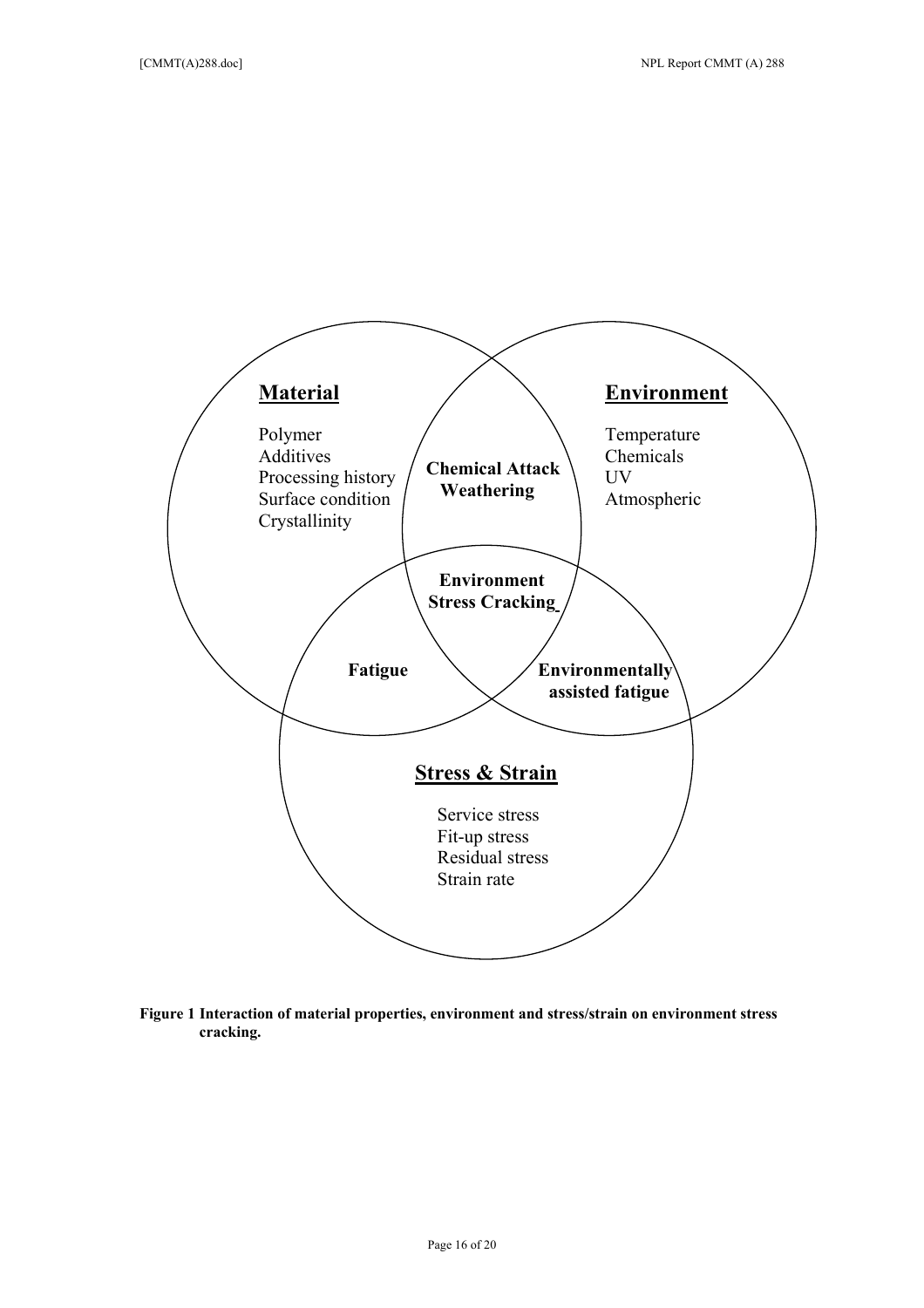# **Selection of Materials for Service**



**Figure 2 Flow chart illustrating a typical test strategy employed in materials selection.** *Italic headings* **refer to particular sections of the report.**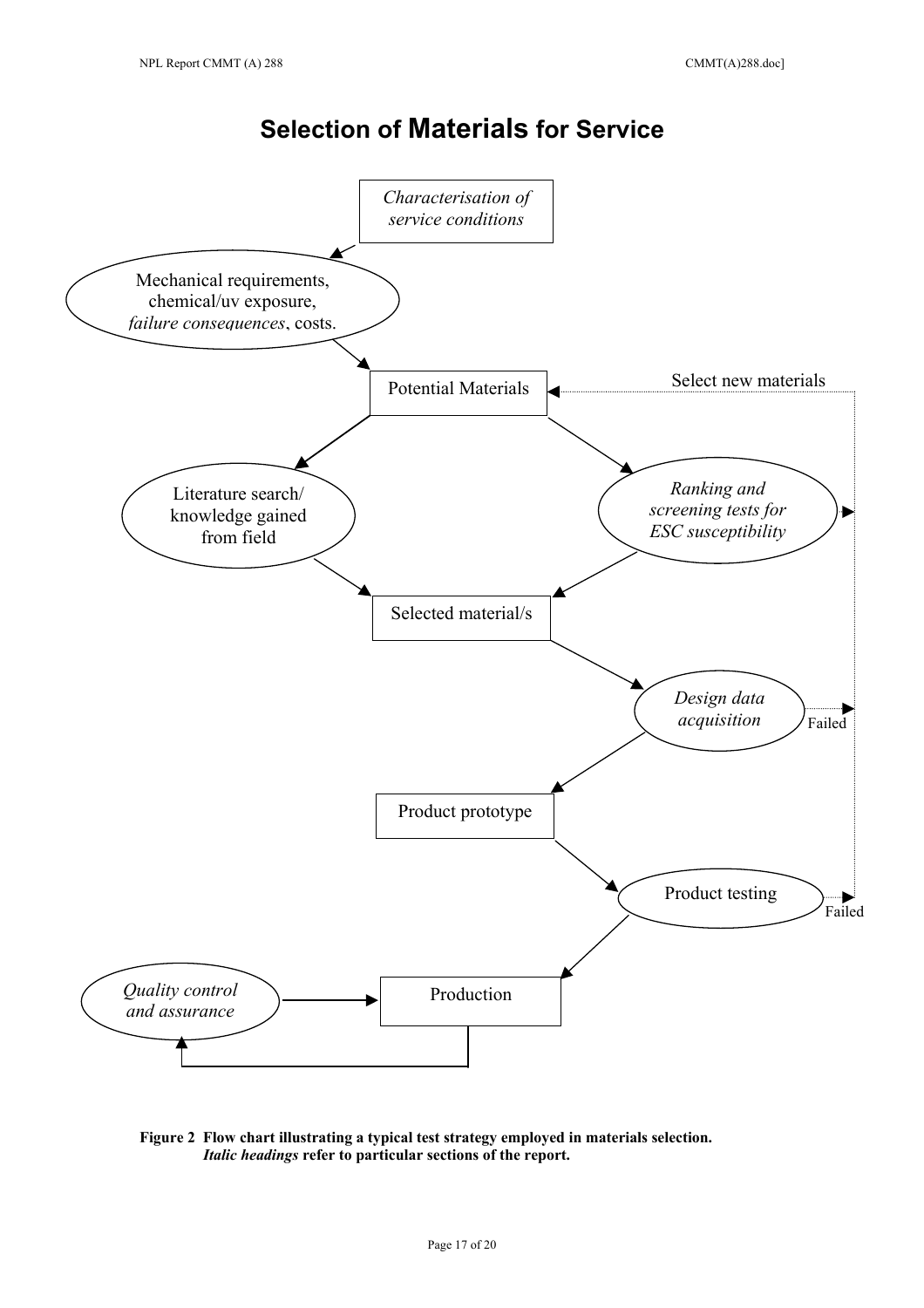

**Figure 3 Schematic illustration of 4 point bend constant strain apparatus, where H distances between the outer supports, A distance between inner and outer supports, t thickness of specimen, y deflection of specimen.** 



 **Figure 4 Illustration of a multiple four-point bend jig capable of simultaneously testing five specimens.**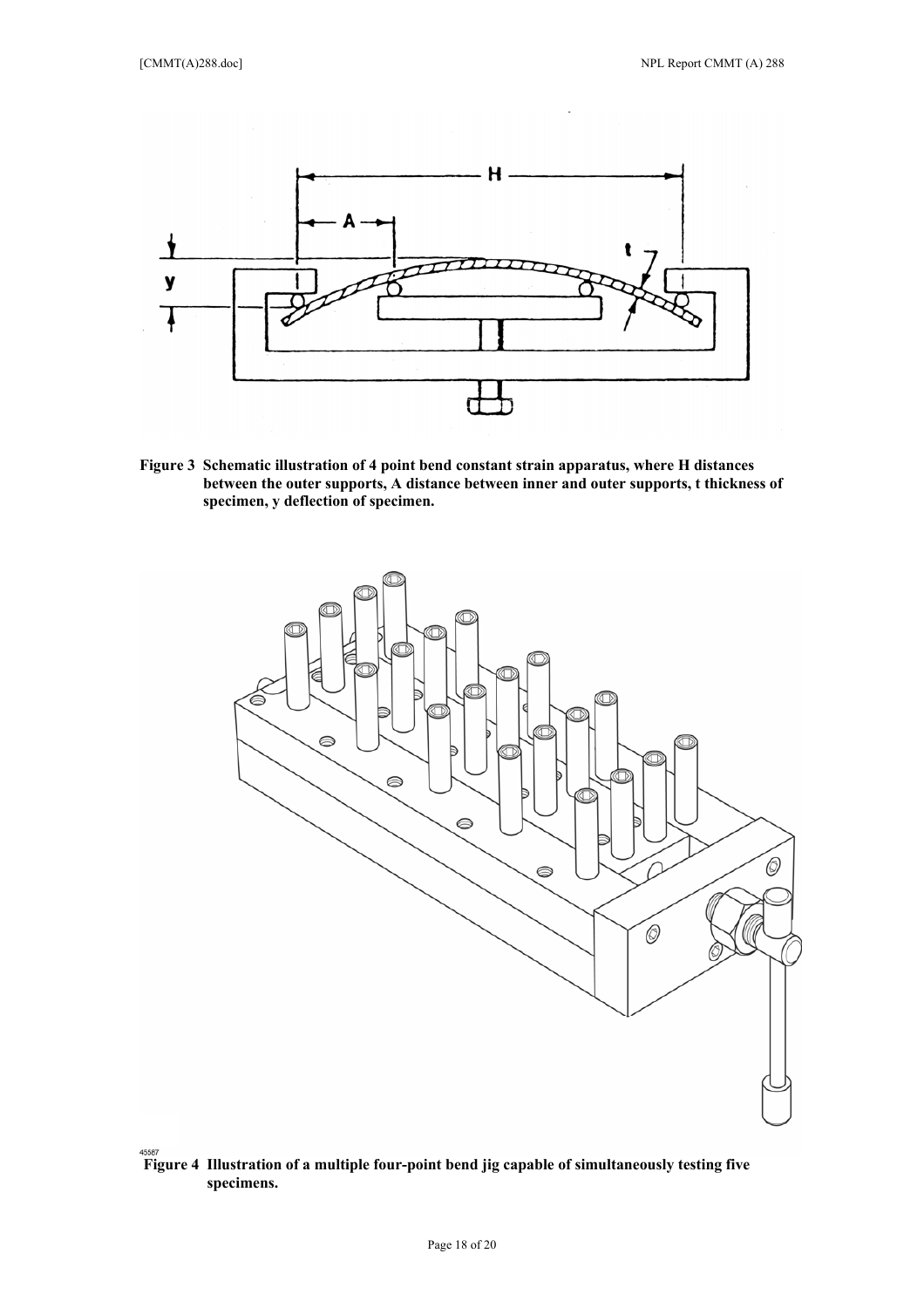

**Figure 5 Elliptical jig with a former of variable radius used to develop variable strains along the length of the specimen** 



**Figure 6 Illustration of typical apparatus used for a constant load test.**